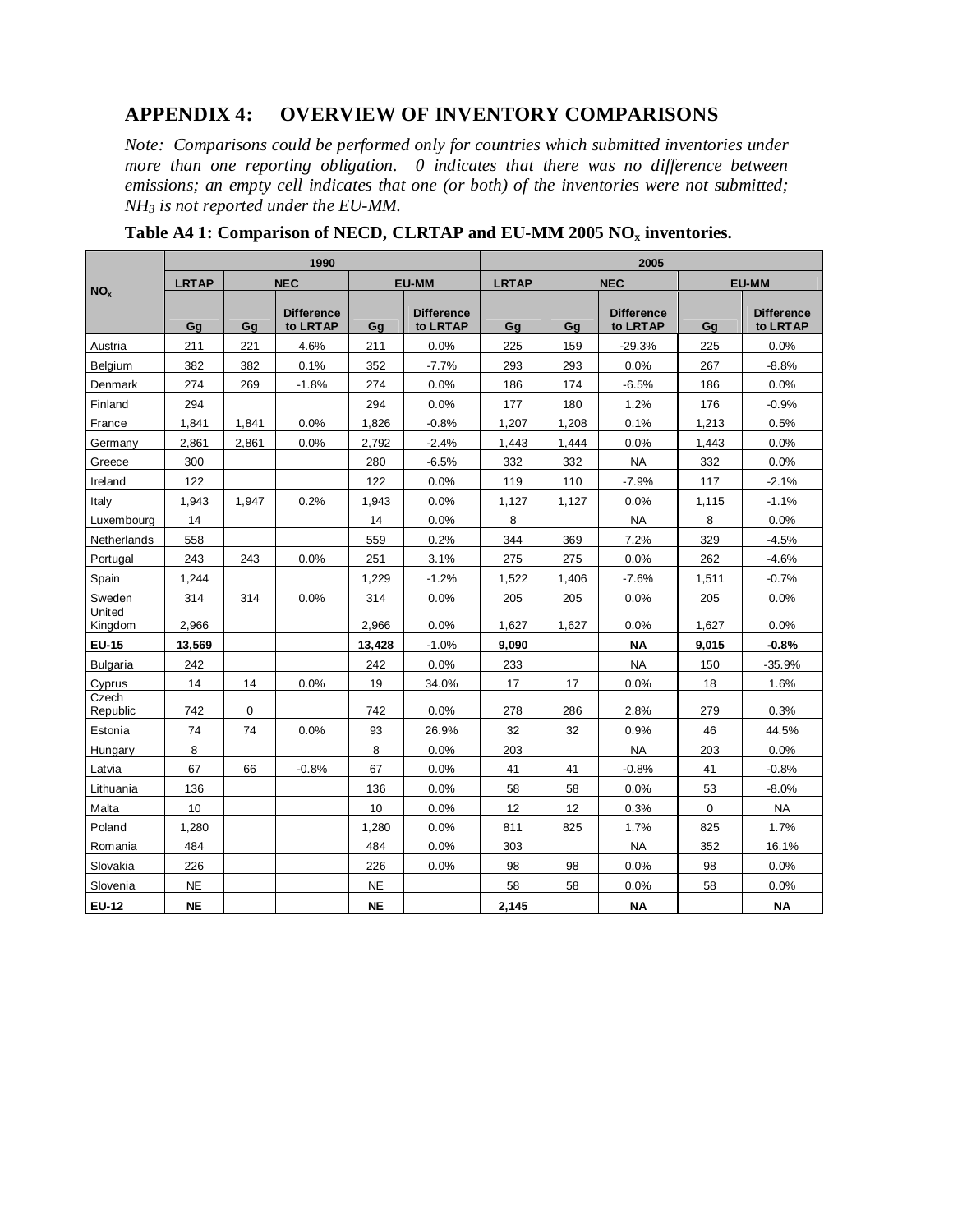|                   |              |       | 1990                          |              |                               | 2005         |            |                               |              |                               |  |
|-------------------|--------------|-------|-------------------------------|--------------|-------------------------------|--------------|------------|-------------------------------|--------------|-------------------------------|--|
| <b>NMVOC</b>      | <b>LRTAP</b> |       | <b>NEC</b>                    | <b>EU-MM</b> |                               | <b>LRTAP</b> | <b>NEC</b> |                               | <b>EU-MM</b> |                               |  |
|                   | Gq           | Ga    | Difference to<br><b>LRTAP</b> | Gq           | <b>Difference</b><br>to LRTAP | Gq           | Gq         | <b>Difference</b><br>to LRTAP | Ga           | <b>Difference</b><br>to LRTAP |  |
| Austria           | 285          | 285   | 0.1%                          | 285          | 0.0%                          | 154          | 150        | $-2.8%$                       | 154          | 0.0%                          |  |
| <b>Belaium</b>    | 354          | 359   | 1.3%                          | 321          | $-9.4%$                       | 202          | 202        | 0.0%                          | 117          | $-42.2%$                      |  |
| Denmark           | 170          | 168   | $-1.3%$                       | 170          | 0.0%                          | 118          | 119        | 0.2%                          | 118          | 0.0%                          |  |
| Finland           | 229          |       |                               | 229          | 0.0%                          | 131          | 130        | $-1.3%$                       | 136          | 3.6%                          |  |
| France            | 2,761        | 2,761 | 0.0%                          | 3,978        | 44.1%                         | 1,439        | 1,439      | 0.0%                          | 2,635        | 83.1%                         |  |
| Germany           | 3,612        | 3,612 | 0.0%                          | 3,612        | 0.0%                          | 1,253        | 1,253      | 0.0%                          | 1,259        | 0.4%                          |  |
| Greece            | 280          |       |                               | 308          | 9.7%                          | 289          | 289        | <b>NA</b>                     | 289          | 0.0%                          |  |
| Ireland           | 103          |       |                               | 103          | 0.0%                          | 62           | 62         | 0.0%                          | 58           | $-5.8%$                       |  |
| Italy             | 1,986        | 2,032 | 2.3%                          | 2,150        | 8.3%                          | 1,233        | 1,233      | 0.0%                          | 1,373        | 11.3%                         |  |
| Luxembourg        | 8            |       |                               | 8            | 0.0%                          | 6            |            | <b>NA</b>                     | 6            | 0.0%                          |  |
| Netherlands       | 465          |       |                               | 466          | 0.1%                          | 176          | 178        | 0.9%                          | 170          | $-3.6%$                       |  |
| Portugal          | 304          | 304   | 0.0%                          | 713          | 134.2%                        | 302          | 302        | 0.0%                          | 728          | 141.1%                        |  |
| Spain             | 1.171        |       |                               | 1.171        | 0.0%                          | 1.102        | 1,053      | $-4.5%$                       | 1.100        | $-0.2%$                       |  |
| Sweden            | 373          | 373   | 0.0%                          | 373          | 0.0%                          | 199          | 199        | 0.0%                          | 199          | 0.0%                          |  |
| United<br>Kingdom | 2,386        |       |                               | 2,384        | $-0.1%$                       | 977          | 977        | 0.0%                          | 976          | $-0.2%$                       |  |
| <b>EU-15</b>      | 14,489       |       |                               | 16,271       | 12.3%                         | 7,645        |            | <b>NA</b>                     | 9,318        | 21.9%                         |  |
| <b>Bulgaria</b>   | 117          |       |                               | 117          | 0.0%                          | 147          |            | <b>NA</b>                     | 103          | $-30.1%$                      |  |
| Cyprus            | 14           | 14    | 0.0%                          | 14           | 2.6%                          | 11           | 11         | 0.0%                          | 13           | 10.3%                         |  |
| Czech<br>Republic | 311          |       |                               | 311          | 0.0%                          | 182          | 185        | 1.7%                          | 182          | $-0.1%$                       |  |
| Estonia           | 70           | 70    | 0.0%                          | 35           | $-50.0%$                      | 36           | 37         | 1.4%                          | 20           | $-44.9%$                      |  |
| Hungary           | 62           |       |                               | 62           | 0.0%                          | 177          |            | <b>NA</b>                     | 176          | $-0.7%$                       |  |
| Latvia            | 94           | 96    | 1.7%                          | 94           | 0.0%                          | 63           | 64         | 1.1%                          | 63           | 0.0%                          |  |
| Lithuania         | 89           |       |                               | 89           | 0.0%                          | 84           | 84         | 0.0%                          | 79           | $-5.7%$                       |  |
| Malta             | 5            |       |                               | 5            | 0.0%                          | 5            | 5          | 0.7%                          | $\mathbf 0$  | <b>NA</b>                     |  |
| Poland            | 831          |       |                               | 831          | 0.0%                          | 885          | 881        | $-0.5%$                       | 881          | $-0.5%$                       |  |
| Romania           | 339          |       |                               | 339          | 0.0%                          | 320          |            | <b>NA</b>                     | 330          | 3.4%                          |  |
| Slovakia          | 137          |       |                               | 137          | 0.0%                          | 79           | 79         | 0.0%                          | 79           | 0.0%                          |  |
| Slovenia          | <b>NE</b>    |       |                               | NA.NE.NO     |                               | 43           | 43         | $-0.3%$                       | 43           | $-0.3%$                       |  |
| <b>EU-12</b>      | <b>NE</b>    |       |                               |              |                               | 2,034        |            | <b>NA</b>                     |              | <b>NA</b>                     |  |

## **Table A4 2: Comparison of NECD, CLRTAP and EU-MM 2005 NMVOC inventories.**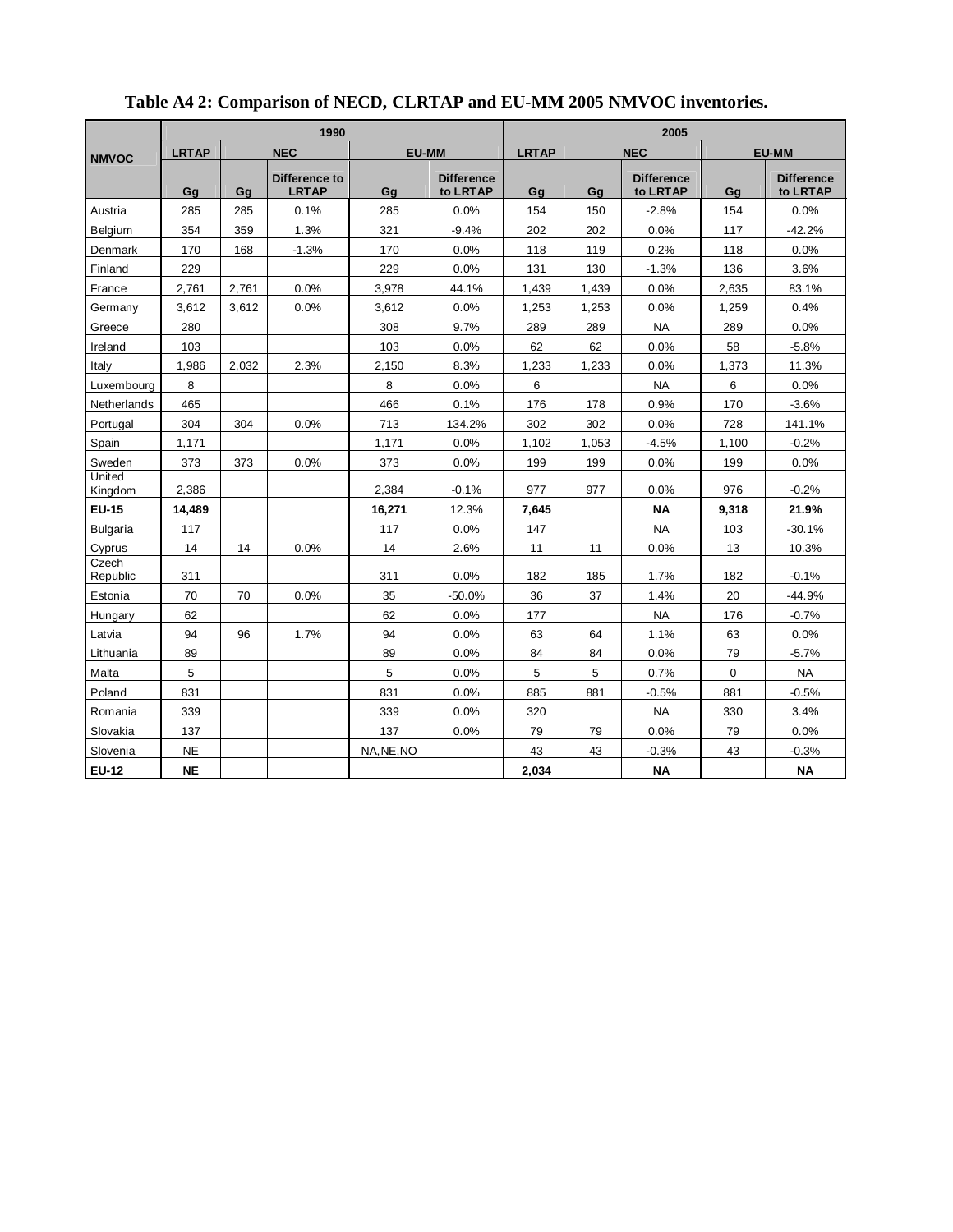|                   |              |       | 1990                          |              | 2005                          |              |            |                               |              |                               |
|-------------------|--------------|-------|-------------------------------|--------------|-------------------------------|--------------|------------|-------------------------------|--------------|-------------------------------|
| SO <sub>x</sub>   | <b>LRTAP</b> |       | <b>NEC</b>                    | <b>EU-MM</b> |                               | <b>LRTAP</b> | <b>NEC</b> |                               | <b>EU-MM</b> |                               |
|                   | Gq           | Ga    | <b>Difference</b><br>to LRTAP | Gq           | <b>Difference</b><br>to LRTAP | Gq           | Ga         | <b>Difference</b><br>to LRTAP | Ga           | <b>Difference</b><br>to LRTAP |
| Austria           | 74           | 75    | 0.7%                          | 74           | 0.0%                          | 26           | 26         | $-0.2%$                       | 26           | 0.0%                          |
| Belgium           | 361          | 363   | 0.5%                          | 313          | $-13.2%$                      | 147          | 147        | 0.0%                          | 144          | $-1.5%$                       |
| Denmark           | 178          | 178   | 0.4%                          | 178          | 0.0%                          | 22           | 21         | $-2.0%$                       | 22           | 0.0%                          |
| Finland           | 249          |       |                               | 249          | 0.0%                          | 69           | 68         | $-1.4%$                       | 68           | $-1.1%$                       |
| France            | 1.333        | 1.333 | 0.0%                          | 1.357        | 1.8%                          | 465          | 466        | 0.0%                          | 497          | 6.7%                          |
| Germany           | 5,350        | 5,350 | 0.0%                          | 5,203        | $-2.7%$                       | 560          | 538        | $-4.0%$                       | 561          | 0.1%                          |
| Greece            | 487          |       |                               | 472          | $-3.1%$                       | 545          | 545        | <b>NA</b>                     | 545          | 0.0%                          |
| Ireland           | 183          |       |                               | 183          | 0.0%                          | 70           | 70         | 0.0%                          | 71           | 0.6%                          |
| Italy             | 1,795        | 1.795 | 0.0%                          | 1,795        | 0.0%                          | 450          | 450        | 0.0%                          | 417          | $-7.2%$                       |
| Luxembourg        | 14           |       |                               | 14           | 0.0%                          | 3            |            | <b>NA</b>                     | 3            | 0.0%                          |
| Netherlands       | 190          |       |                               | 190          | 0.1%                          | 62           | 64         | 2.4%                          | 65           | 4.7%                          |
| Portugal          | 317          | 317   | 0.0%                          | 317          | 0.0%                          | 215          | 215        | 0.0%                          | 218          | 1.5%                          |
| Spain             | 2,166        |       |                               | 2,166        | 0.0%                          | 1,254        | 1,225      | $-2.3%$                       | 1,254        | 0.0%                          |
| Sweden            | 109          | 109   | 0.0%                          | 109          | 0.0%                          | 40           | 40         | 0.0%                          | 40           | 0.0%                          |
| United<br>Kingdom | 3,687        |       |                               | 3.687        | 0.0%                          | 706          | 706        | 0.0%                          | 706          | 0.0%                          |
| EU-15             | 16,492       |       |                               | 16,308       | $-1.1%$                       | 4,635        |            | <b>NA</b>                     | 4,638        | 0.1%                          |
| <b>Bulgaria</b>   | 1,517        |       |                               | 1,517        | 0.0%                          | 900          |            | <b>NA</b>                     | 957          | 6.3%                          |
| Cyprus            | 37           | 37    | 0.0%                          | 45           | 22.9%                         | 42           | 42         | 0.0%                          | 42           | 0.0%                          |
| Czech<br>Republic | 1,876        |       |                               | 1.876        | 0.0%                          | 219          | 220        | 0.4%                          | 219          | 0.0%                          |
| Estonia           | 273          | 273   | 0.0%                          | 321          | 17.6%                         | 77           | 77         | 0.1%                          | 148          | 91.4%                         |
| Hungary           | 10           |       |                               | 10           | 0.0%                          | 129          |            | <b>NA</b>                     | 147          | 13.5%                         |
| Latvia            | 100          | 99    | $-0.6%$                       | 100          | 0.0%                          | 4            | 4          | 4.3%                          | 4            | 0.0%                          |
| Lithuania         | 214          |       |                               | 214          | 0.0%                          | 44           | 44         | 0.0%                          | 42           | $-4.1%$                       |
| Malta             | <b>NE</b>    |       |                               | 19           | #WERT!                        | 18           | 18         | $-0.7%$                       | $\Omega$     | <b>NA</b>                     |
| Poland            | 3.210        |       |                               | 3,210        | 0.0%                          | 1,222        | 1,232      | 0.9%                          | 1.232        | 0.9%                          |
| Romania           | 1,152        |       |                               | 1,152        | 0.0%                          | 727          |            | <b>NA</b>                     | 516          | $-29.0%$                      |
| Slovakia          | 526          |       |                               | 526          | 0.0%                          | 89           | 89         | 0.0%                          | 89           | 0.0%                          |
| Slovenia          | <b>NE</b>    |       |                               | NA, NE, NO   |                               | 42           | 42         | 0.0%                          | 42           | 0.0%                          |
| <b>EU-12</b>      | <b>NE</b>    |       |                               |              |                               | 3,513        |            | ΝA                            |              | <b>NA</b>                     |

## **Table A4 3: Comparison of NECD, CLRTAP and EU-MM 2005 SO<sup>x</sup> inventories.**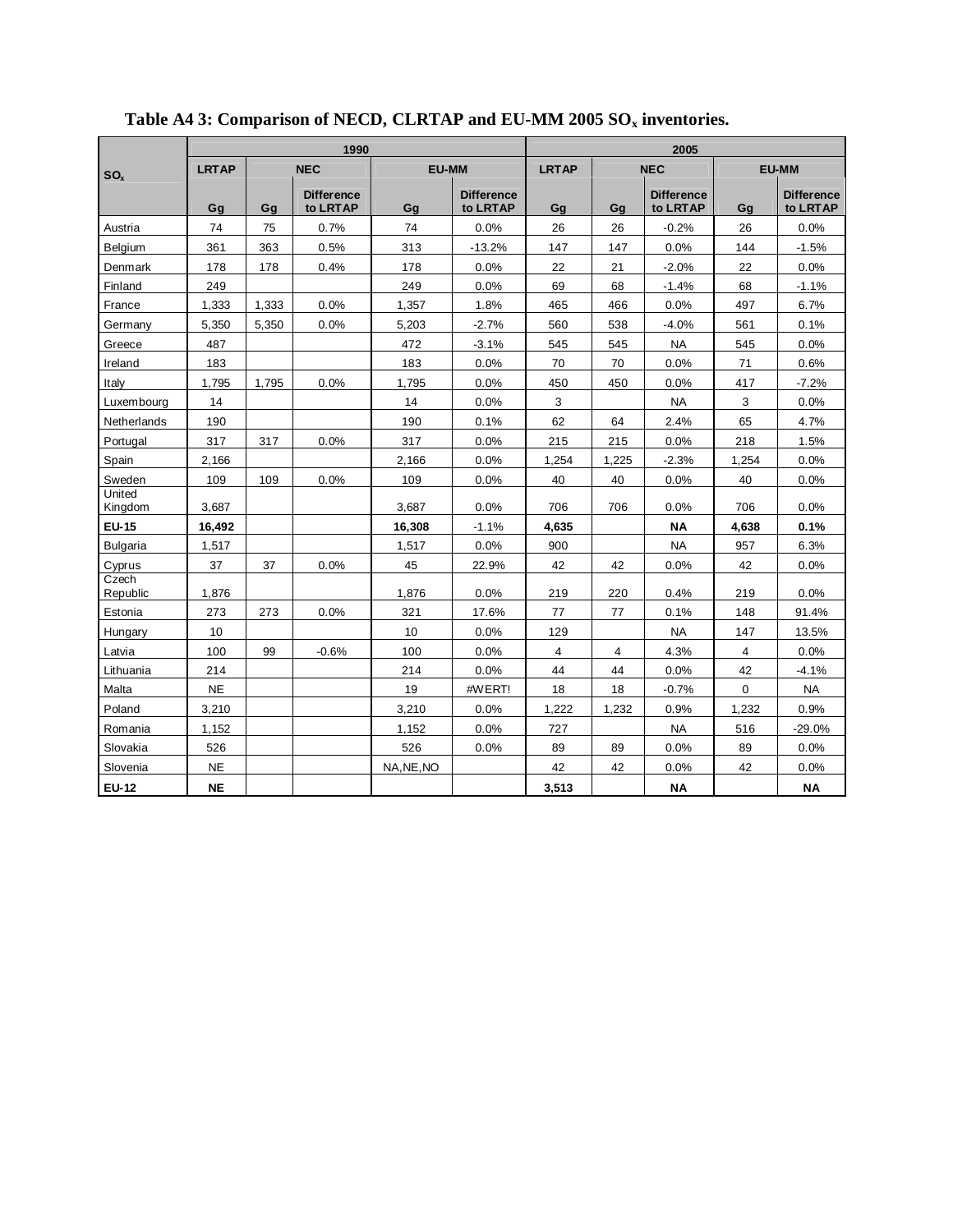|                   |              | 1990           |                               |              | 2005                          |              |             |                               |              |                               |
|-------------------|--------------|----------------|-------------------------------|--------------|-------------------------------|--------------|-------------|-------------------------------|--------------|-------------------------------|
| NH <sub>3</sub>   | <b>LRTAP</b> |                | <b>NEC</b>                    | <b>EU-MM</b> |                               | <b>LRTAP</b> | <b>NEC</b>  |                               | <b>EU-MM</b> |                               |
|                   | Gq           | Gq             | <b>Difference</b><br>to LRTAP | Gq           | <b>Difference</b><br>to LRTAP | Gg           | Gq          | <b>Difference</b><br>to LRTAP | Gq           | <b>Difference</b><br>to LRTAP |
| Austria           | 69           | 69             | 0%                            | <b>NA</b>    |                               | 64           | 64          | 0%                            | <b>NA</b>    |                               |
| Belgium           | 112          | 112            | 0%                            | <b>NA</b>    |                               | 74           | 74          | 0%                            | <b>NA</b>    |                               |
| Denmark           | 134          | 108            | $-19%$                        | <b>NA</b>    |                               | 93           | 79          | $-15%$                        | <b>NA</b>    |                               |
| Finland           | 38           | $\overline{0}$ |                               | <b>NA</b>    |                               | 36           | 33          | $-8%$                         | <b>NA</b>    |                               |
| France            | 787          | 787            | 0%                            | <b>NA</b>    |                               | 735          | 735         | 0%                            | <b>NA</b>    |                               |
| Germany           | 738          | 738            | 0%                            | <b>NA</b>    |                               | 619          | 619         | 0%                            | <b>NA</b>    |                               |
| Greece            | 79           | $\mathbf 0$    |                               | <b>NA</b>    |                               | <b>NE</b>    | $\mathbf 0$ | <b>NA</b>                     | <b>NA</b>    |                               |
| Ireland           | 112          | $\mathbf 0$    |                               | <b>NA</b>    |                               | 113          | 113         | 0%                            | <b>NA</b>    |                               |
| Italy             | 465          | 405            | $-13%$                        | <b>NA</b>    |                               | 415          | 415         | 0%                            | <b>NA</b>    |                               |
| Luxembourg        | 8            |                |                               | <b>NA</b>    |                               | <b>NE</b>    |             | <b>NA</b>                     | <b>NA</b>    |                               |
| Netherlands       | 250          | $\mathbf 0$    |                               | <b>NA</b>    |                               | 135          | 135         | 0%                            | <b>NA</b>    |                               |
| Portugal          | 65           | 65             | 0%                            | <b>NA</b>    |                               | 73           | 73          | 0%                            | <b>NA</b>    |                               |
| Spain             | 339          | $\mathbf 0$    |                               | <b>NA</b>    |                               | 401          | 398         | $-1%$                         | <b>NA</b>    |                               |
| Sweden            | 54           | 54             | 0%                            | <b>NA</b>    |                               | 52           | 52          | 0%                            | <b>NA</b>    |                               |
| United<br>Kingdom | 383          | $\mathbf 0$    |                               | <b>NA</b>    |                               | 318          | 318         | 0%                            | <b>NA</b>    |                               |
| EU-15             | 3,632        |                | <b>NA</b>                     | <b>NA</b>    |                               | <b>NE</b>    |             | <b>NA</b>                     | <b>NA</b>    |                               |
| <b>Bulgaria</b>   | <b>NE</b>    |                |                               | <b>NA</b>    |                               | 57           |             |                               | <b>NA</b>    |                               |
| Cyprus            | 5            | 5              | 0%                            | <b>NA</b>    |                               | 5            | 5           | 0%                            | <b>NA</b>    |                               |
| Czech<br>Republic | 156          | $\mathbf 0$    |                               | <b>NA</b>    |                               | 68           | 65          | $-5%$                         | <b>NA</b>    |                               |
| Estonia           | 26           | 26             | 0%                            | <b>NA</b>    |                               | 9            | 9           | 0%                            | <b>NA</b>    |                               |
| Hungary           | 124          |                |                               | <b>NA</b>    |                               | 80           |             |                               | <b>NA</b>    |                               |
| Latvia            | 47           | 47             | 0%                            | <b>NA</b>    |                               | 14           | 14          | 0%                            | <b>NA</b>    |                               |
| Lithuania         | <b>NE</b>    | 0              |                               | <b>NA</b>    |                               | 39           | 39          | 0%                            | <b>NA</b>    |                               |
| Malta             | <b>NE</b>    | 0              |                               | <b>NA</b>    |                               | 1            | 1           | $-1%$                         | <b>NA</b>    |                               |
| Poland            | 512          | $\overline{0}$ |                               | <b>NA</b>    |                               | 326          | 326         | $0\%$                         | <b>NA</b>    |                               |
| Romania           | <b>NE</b>    |                |                               | <b>NA</b>    |                               | 194          |             |                               | <b>NA</b>    |                               |
| Slovakia          | 65           | $\mathbf 0$    |                               | <b>NA</b>    |                               | 27           | 27          | 0%                            | <b>NA</b>    |                               |
| Slovenia          | <b>NE</b>    | $\overline{0}$ |                               | <b>NA</b>    |                               | 18           | 18          | 0%                            | <b>NA</b>    |                               |
| EU-12             | <b>NE</b>    |                | <b>NA</b>                     | <b>NA</b>    | <b>NA</b>                     | 840          |             | <b>NA</b>                     | <b>NA</b>    | <b>NA</b>                     |

**Table A4 4: Comparison of NECD, CLRTAP and EU-MM 2005 NH<sup>3</sup> inventories.**